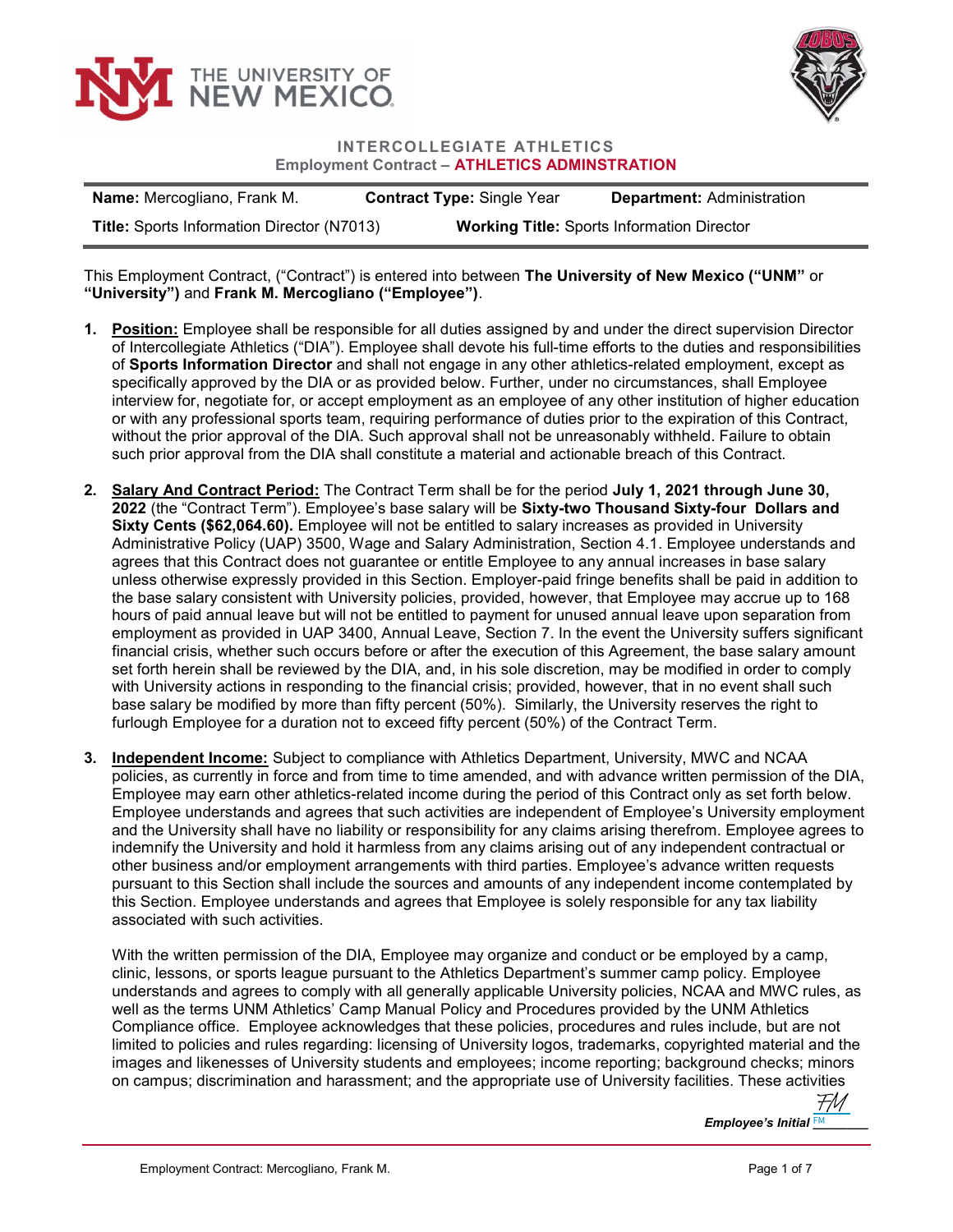are performed in addition to Employee's assigned duties and responsibilities, and shall not interfere with those assigned duties and responsibilities. Employee shall receive no compensation from the University in connection with these activities. Employee understands and agrees that Employee is solely responsible for any tax liability associated with such activities and that the University shall have no liability or responsibility for any claims arising therefrom. Employee shall be responsible for obtaining general liability insurance in accordance with insurance laws of the State of New Mexico, and will name the University as a third-party beneficiary of such insurance policies. Employee agrees to indemnify the University and hold it harmless from any claims arising out of any camp-related activities.

- 4. Duties and Responsibilities: Under the supervision and direction of the DIA, Employee shall be responsible for assisting the DIA to achieve, in an efficient and effective manner, the goals and objectives of the Department of Intercollegiate Athletics as established by the DIA. Said goals and achievements shall be in concert with the mission of the Department of Intercollegiate Athletics and the University, including the planning development, implementation and maintenance of an NCAA Division I athletics program that is characterized by excellence, exemplified by academic achievement and development of character, maturity and a sense of fair play in athletics. To that end:
	- a. Employee shall perform duties and responsibilities under this Contract to the reasonable satisfaction of the DIA, including but not limited to, overseeing assigned sports programs by advising coaching staff in the recruitment coaching and instruction of student athletes of student athletes consistent with all NCAA and MWC regulations, as well as all responsibilities normally associated with and performed by a sports administrator in a NCAA Division I athletics program at a member institution of the Mountain West Conference or other major NCAA Division I institution. Employee agrees to maintain a courteous and collegial working relationship with Athletics Department and University staff and faculty.
	- b. Employee shall require and use his best efforts to ensure that institutional control over assigned departments is sustained through the development, implementation and maintenance of a vigorous and effective program for compliance with all NCAA, MWC regulations and bylaws, and all policies of the University.
	- c. Employee shall act and speak positively about the University and the University's athletic programs in private and public forums.
	- d. Employee shall perform his duties and responsibilities while comporting himself at all times in a professional and personal manner consistent with good sportsmanship and with the high moral, ethical and academic standards of the University and the Department, the MWC, and the NCAA.
	- e. At no time shall Employee be involved in discreditable conduct that is inconsistent with professional standards of the University, or that is seriously prejudicial to the best interests of the University, or that violates the University's mission in a substantive manner.
	- f. Employee shall exercise due care such that any personnel under his responsibility or supervision shall comport themselves in a similar manner.
	- g. Employee shall make every reasonable effort to assist those responsible  $(e.g., Head Coaches)$ to ensure that all student athletes' academic requirements are met in cooperation with and in support of the University faculty and administration.
	- h. Employee recognizes and supports the importance to the University of its academic policies, standards and requirements and Employee hereby agrees to abide by and support these and any future academic standards adopted by the University, in all aspects of his duties and set forth herein.

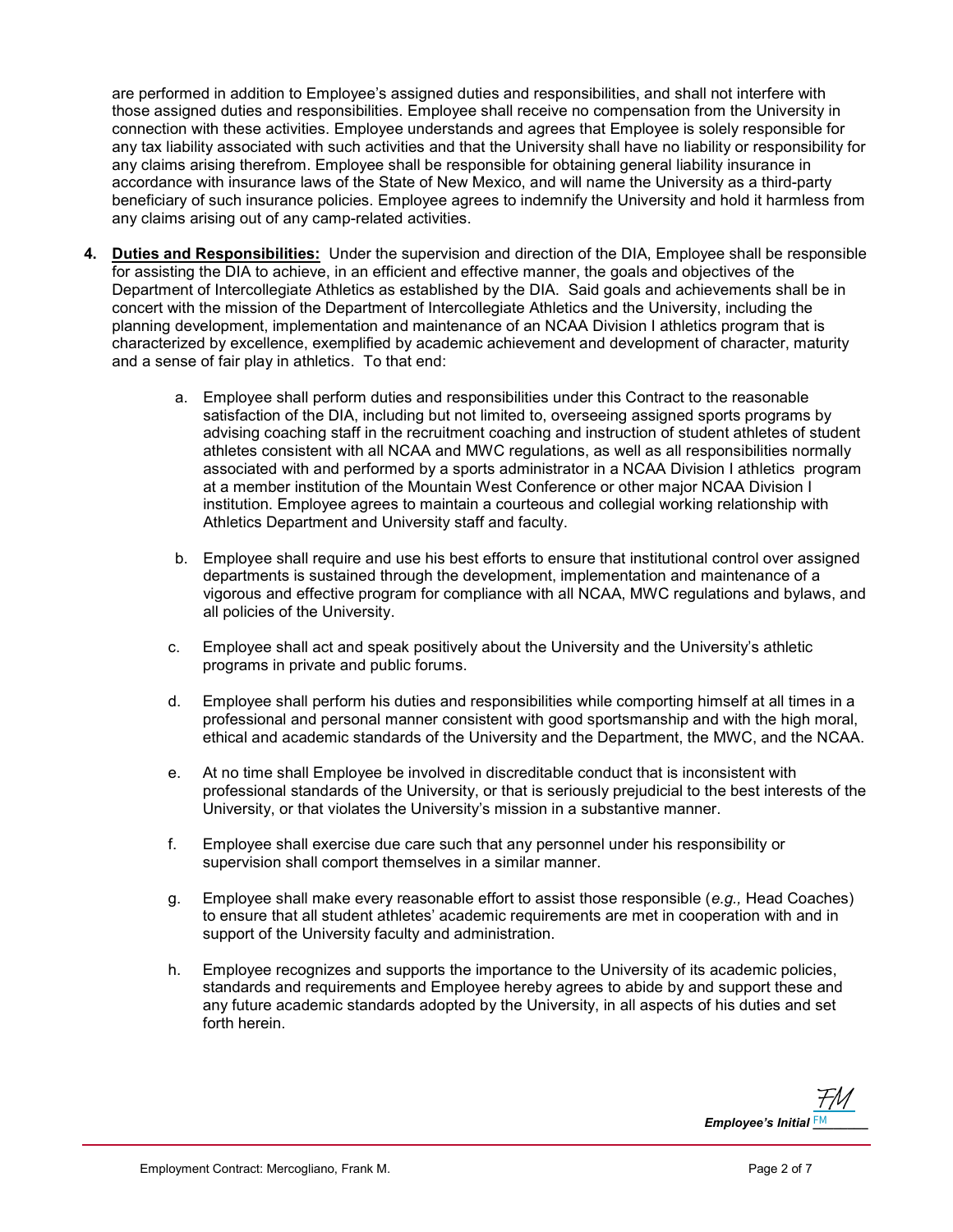- i. Employee shall not disclose or use any secret, proprietary, or confidential information about the University or its business affairs or activities, all of which shall be deemed "confidential information," except during the term hereof and then only for the benefit of the University.
- j. Employee, as a recognized and notable spokesperson for intercollegiate athletics and education, shall support the University administration mission, policies and decisions, in all of his dealing and activities with the public
- 5. Conduct of Athletics Personnel: Employee, hired to administer assigned departments that support intercollegiate athletics, shall act with honesty and sportsmanship at all times in promoting the honor and dignity of fair play in the context of the high standards associated with collegiate competitive sports. Employee understands and agrees that honesty and sportsmanship at all times, and the promotion of the honor and dignity of fair play in the context of the high standards associated with collegiate competitive sports, are material to this Contract, and that any conduct that undermines these values may be grounds for discipline, which can include termination for cause in accordance with Section 9.

Employee acknowledges that negative statements concerning the Athletics Department, the University, and the State of New Mexico made to the media or in public may be detrimental to recruiting, fundraising, and the morale of coaches, staff and student athletes and the reputation of the University. Therefore, Employee agrees that Employee is highly encouraged that whenever appropriate and in a timely manner, will first direct any complaint or criticism that Employee may have of a particular University Sports Program, the Athletics Department or the University to the DIA before directing the complaint or criticism to anyone else. This shall not prohibit Employee from making communications protected by whistleblower laws. Further, Employee shall make reasonable efforts to project a positive image with respect to the University and Athletics Department. Any conduct that disparages the Athletics Department or the University may be grounds for discipline, which can include termination for cause in accordance with Section 9.

Employee shall not engage in activities or conduct injurious to the reputation of the University, including without limitation, repeatedly conveying to one person, or conveying to an assembled public group, negative information concerning the University.

- 6. Unethical Conduct: Employee will refrain from unethical conduct. Unethical conduct may include, but is not limited to, the following examples of misconduct:
	- a. Refusal to furnish information relevant to an investigation of a possible violation of an NCAA regulation when requested to do so by the NCAA or the University;
	- b. Knowing involvement in arranging for fraudulent academic credit or false transcripts for a prospective or an enrolled student-athlete;
	- c. Knowing involvement in offering or providing a prospective or an enrolled student-athlete an improper inducement or extra benefit or improper financial aid;
	- d. Knowingly furnishing the NCAA or the University false or misleading information concerning Employee's involvement in or knowledge of matters relevant to a possible violation of an NCAA regulation;
	- e. Receipt of benefits by Employee for facilitation or arranging a meeting between a student-athlete and an agent, financial advisor, or a representative of an agent or advisor (e.g., "runner");
	- f. Refusal to furnish information relevant to an investigation of a possible violation of federal or state law or University policy when requested to do so by lawfully authorized federal or state agents or University officials or when otherwise required to report under University policy; or
	- g. Refusal to comply with regulatory or policy requirements, including but not limited to the reporting requirements imposed by the Jeanne Clery Disclosure of Campus Security Policy and Campus

Employee's Initial EM Parties of the Employee's [FM](https://secure.na2.echosign.com/verifier?tx=CBJCHBCAABAArJFLSlKHSfLAUEUGky9QQonYe-sW-qhA)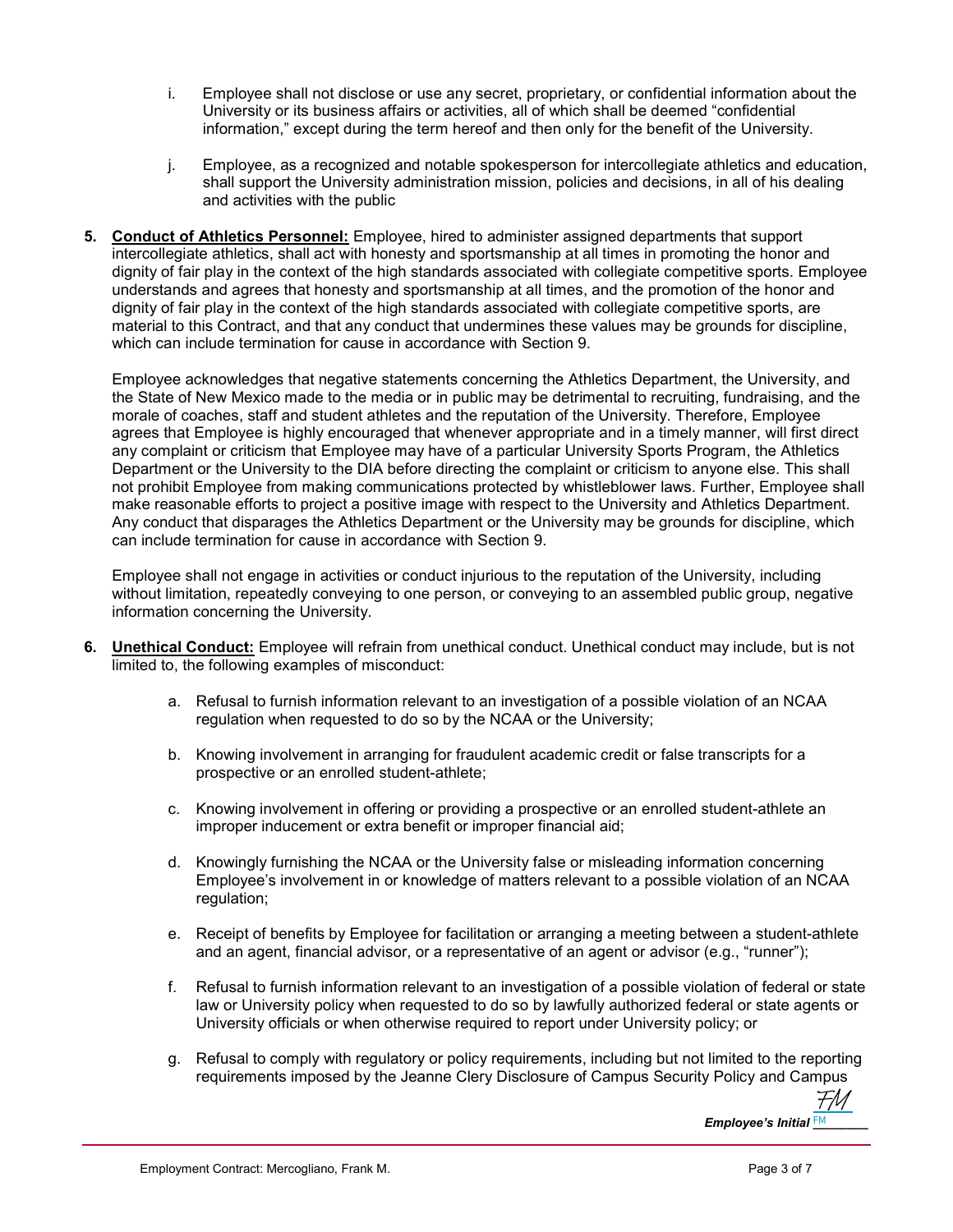Crime Statistics Act, Title IX of the Education Amendments of 1972 (the "Clery Act"), and any and all University policies relating thereto.

Employee's agreement to refrain from unethical conduct is a material term of Employee's employment and this Contract. Employee expressly understands and acknowledges that unethical conduct is sufficient justification for Termination of Contract for Cause as described in Section 9.

7. Compliance With Laws, Policies, Rules and Regulations: Employee shall be responsible for being fully knowledgeable of, and being in full compliance with, the policies, rules, and regulations of the University, the MWC, or any other conference with which the University may elect to affiliate, the NCAA (as they are currently in force and as they are amended from time to time), as well as applicable federal laws, including but not limited to the Clery Act; Title IX of the Education Amendments of 1972; applicable New Mexico laws; and University policies regarding crime reporting and sexual harassment, including, but not limited to sexual harassment, sexual misconduct, and sexual violence. Employee shall immediately report any apparent or confirmed violations of the above laws, policies, rules, and regulations occurring in the department to the university's compliance staff, the DIA, or UNM's Division of Human Resources, as well as other University official/departments as may be required by University policy. Upon receiving any information about a person who has experienced sexual misconduct, harassment, sexual assault or other sexual violence, Employee shall also report the information to UNM's Office of Equal Opportunity (OEO) within 24 hours, or as soon as reasonably practicable, by calling OEO at 505-277-5251 or by email at oeo@unm.edu. Failure by Employee to report immediately to the University's athletics compliance staff and, as appropriate the DIA or other responsible University official/department, any alleged violations of University, MWC or NCAA policies, rules or regulations by Employee or, upon becoming aware of violations by any coaches, staff members, studentathletes, or other persons under Employee's supervision that become known to Employee, which failure, in the reasonable opinion of the DIA (i) creates material risk for the University or Program or (ii) negatively affects the University or the Program in a material manner, shall subject Employee to disciplinary or corrective action as set forth in the NCAA enforcement procedure. Such failure to report shall also subject Employee to immediate suspension, at the University's sole discretion, for a period of time without pay, or termination as described in Section 9.

If the University determines that Employee is in violation of MWC or NCAA rules and regulations while employed by the University, or was in violation of NCAA or conference rules and regulations during prior employment at another NCAA member institution, Employee shall be subject to disciplinary or corrective action as set forth in the NCAA enforcement procedure and may be suspended without pay by the University at the University's reasonable discretion for a period of time not to exceed ninety (90) days, or terminated as described in Section 11. If Employee fails to meet his obligations as stated in this Section or fails to complete any University-required training within six (6) months of the beginning of Employee's employment, or otherwise fails or refuses to meet his obligations under any law, regulation, policy or procedure, Employee may be subject to disciplinary action up to and including suspension and termination as described in Section 9.

Employee specifically acknowledges and agrees that Employee's compliance with applicable laws, policies, rules, and regulations are material obligations of this Contract.

- 8. Non-Applicability of University Employment Policies and Due Process Guarantees: This Contract creates no expectancy of or property interest in continued employment with the University. Accordingly, no provisions of the University Administrative Policy manual (UAP) addressing or governing separation of employment, discipline and contract employees generally are applicable to Employee. No due process guarantees relating to progressive discipline, suspension, discharge, and appeal processes are accorded to Employee under this Contract. All rights, processes and notices afforded to Employee or required from Employee are specifically enumerated under sections 9, 10 and 11 of this Contract.
- 9. Termination of Contract for Cause: The University reserves the right to immediately terminate this Contract for cause at any time. Cause includes, but is not limited to, violation of any material obligation of Employee under this Contract or any amendments hereto. In addition to a material breach of this Contract, the parties agree that the following non-exclusive list constitutes cause for termination under this Section:

Employee's Initial EM Alleman [FM](https://secure.na2.echosign.com/verifier?tx=CBJCHBCAABAArJFLSlKHSfLAUEUGky9QQonYe-sW-qhA)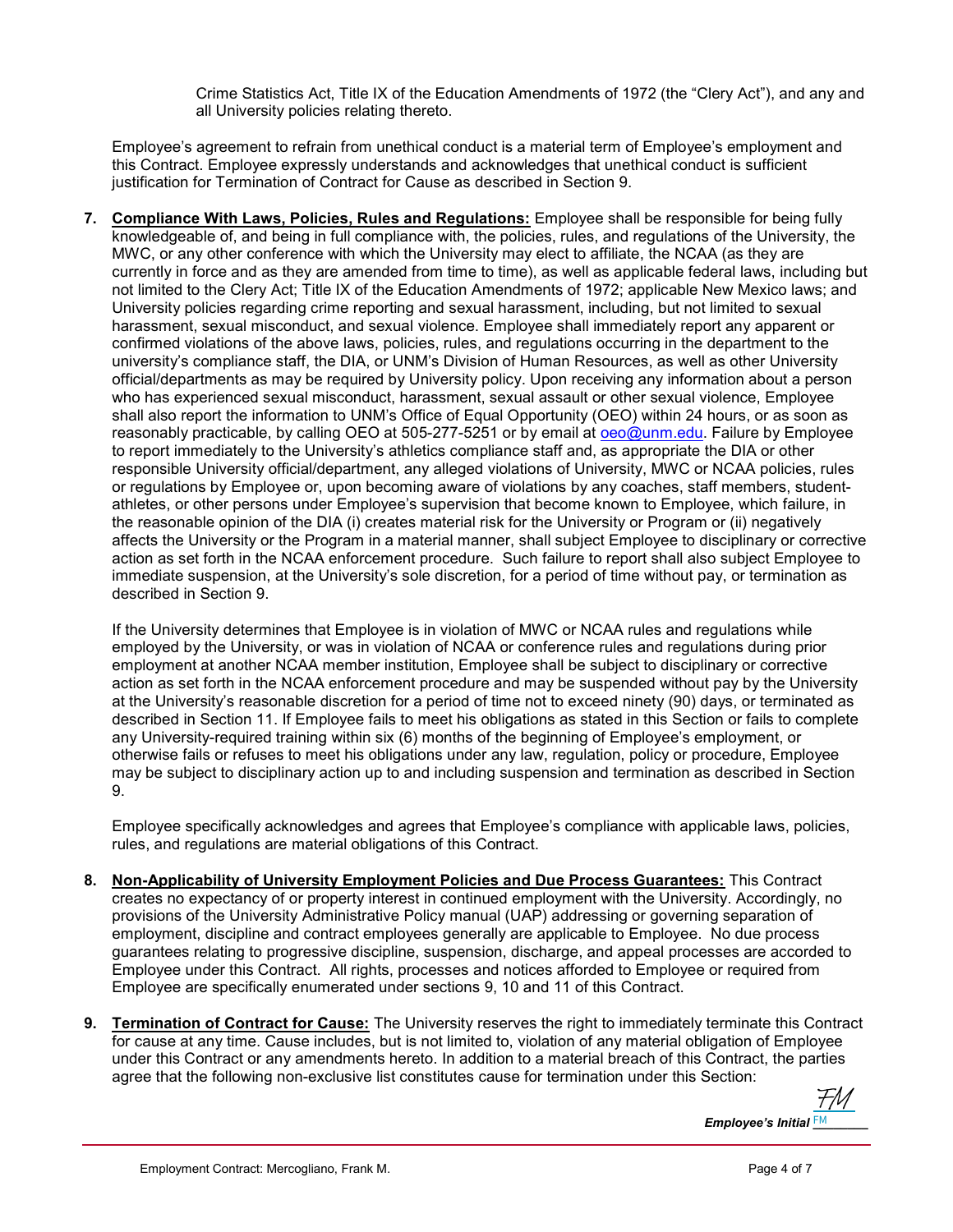- a. insubordination;
- b. Employee's neglect of, or failure or refusal to perform, his duties as Sports Information Director in any material respect after receiving written notice of such failure or refusal from the DIA;
- c. Malfeasance;
- d. Employee's failure to comport himself in a manner consistent with good sportsmanship or the moral, ethical or academic standards specified in this Contract or in University policies and regulations;
- e. failure of Employee or any other person under his supervision and direction to comply with applicable standards or regulations of the MWC or the NCAA, federal or state law, or University rules, regulations or policies, as amended from time to time, regardless of whether such violation results in the imposition of sanctions or other consequences;
- f. Employee's failure to promote an atmosphere of compliance or his failure to properly and effectively monitor personnel under his supervision and direction which results in material noncompliance by Employee's personnel, with applicable standards or regulations of the MWC or the NCAA, federal or state law, or University rules, regulations, or policies, as amended from time to time, regardless of whether such violation results in the imposition of sanctions or other consequences;
- g. Employee's instruction to any member of the Athletics Department, student or other person to respond inaccurately or incompletely to any request or inquiry concerning a matter relevant to University's athletic programs or other institution of higher learning which shall be propounded by University, the NCAA, the MWC or other governing body having supervision over the athletic programs of University or such other institution of higher learning, or required by law;
- h. Employee's failure to fully cooperate in the enforcement and implementation of any drug testing and/or education program established by the University, the MWC, the NCAA, or pursuant to federal or state law that is applicable to student athletes or other employees of the University;
- i. Employee's being charged with, indicted for, pleading no contest to, or being convicted of (i) any felony; or, (ii) any misdemeanor involving gambling, drugs or alcohol
- j. engaging in conduct which either (i) displays a continual, serious disrespect or continual, serious disregard for the mission of the University, (ii) brings Employee into public disrepute (ii) constitutes moral turpitude or breaches the high moral and ethical standards applicable to Employee as a visible representative of the University;
- k. major or repeated minor violation of policies, rules, or regulations of the University; major or repeated secondary infractions of the MWC or NCAA rules (including any similar infraction which may have occurred at Employee's prior employment); major or repeated minor violation of New Mexico or federal laws, regulations, or policies;
- l. Employee's misconduct, whether or not relating to Employee's employment, which is not in the best interest of the University or which violates the University's mission, interests, policies, or regulations, and which causes material damage to the reputation or dignity of the University or its athletics program;
- m. participating in any (i) gambling, bookmaking, wagering, or betting involving any athletic contest whatsoever wither by soliciting, placing or accepting a bet or wager or through a bookmaker, a pool, or any other method of gambling; or (ii) counseling, instruction, encouraging, or knowingly

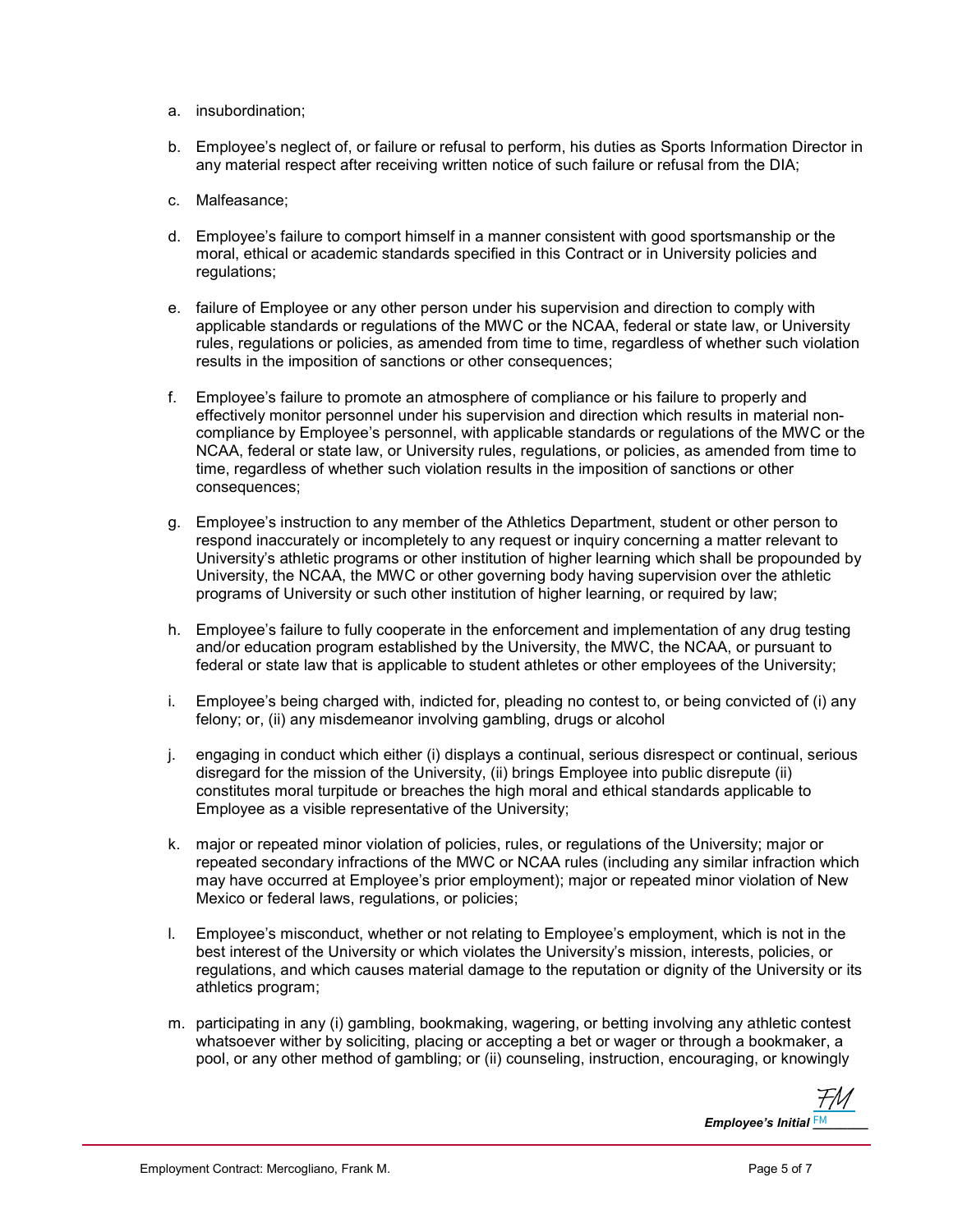and intentionally permitting any student-athlete, assistant coach, or other individual under or subject to Employee's control, authority, or supervision to participate in such activity;

- n. failure to report promptly to the DIA in writing any violations or potential violations known to Employee of University Rules including, but not limited to, those by Employee, coaching staff, student athletes or other persons under the direct control or supervision of Employee;
- o. failure to take reasonable steps to ensure the physical and mental wellbeing of student athletes;
- p. willful or grossly negligent conduct injurious to the Athletics Department or the University;
- q. any other violation of policies of the University or its Athletics Department.

If this Contract is terminated for cause, the University shall have no further liability except for base salary and fringe benefits accrued to the date of termination.

Nothing in this Section shall prevent, limit or otherwise interfere with the University's right to terminate the services of the Employee without cause at any time subject to the provisions of Section 10 herein. Therefore, this Section creates no expectancy of or property interest in continued employment and no University Administrative Policy addressing or governing progressive discipline, discharge or the appeal process for discharge shall be applicable to Employee.

- 10. Contract Non-Renewal: Employee expressly agrees that there exists no expectancy of renewal of this Contract beyond the term stated in Section 2 herein. Employee also expressly agrees that no notice that this Contract will not be renewed is required. Employee understands that this provision contradicts UAP 3240, Contract Employees, and expressly agrees that no notice is required. The obligations of the University and Employee pursuant to this Contract shall terminate with the termination or non-renewal of Employee's employment.
- 11. Termination by Disability or Death: It is expressly understood and agreed that this is a personal service agreement between the parties and that in the event of the incapacity of Employee to the degree that he is rendered incapable of performing the obligations and duties contained in this Contract for a period of more than ninety (90) consecutive days, as certified by two (2) physicians selected or approved by the University, or his untimely demise, this Contract shall terminate and the University shall have no further financial or other obligation whosoever hereunder except to pay Employee his base salary and benefits accrued to the date of termination.
- 12. Complete Employment Contract: This Employment Contract and any Exhibits attached hereto and incorporated herein by reference, constitute the final and complete agreement between the parties. Any amendments or further addenda, hereafter agreed to by both parties, shall be in writing and executed with the same formality. All prior and contemporaneous negotiations and agreements pertaining to Employee's employment by the University are deemed incorporated into this Contract and such documents and instruments are deemed to have been abandoned if not so incorporated. No verbal understandings, statements, promises, or inducements contrary to the terms of this Contract exist.
- 13. Severability: If any provision of this Contract is held to be invalid or unenforceable for any reason, such provision shall be ineffective to the extent of such invalidity or unenforceability; provided, however, that the remaining provisions will continue in full force without being impaired or invalidated in any way unless such invalid or unenforceable provision or clause shall be so significant as to materially affect the Parties' expectations regarding this Contract. The Parties shall replace any invalid or unenforceable provision with valid provision which most closely approximates the intent and economic effect of the invalid or unenforceable provision.